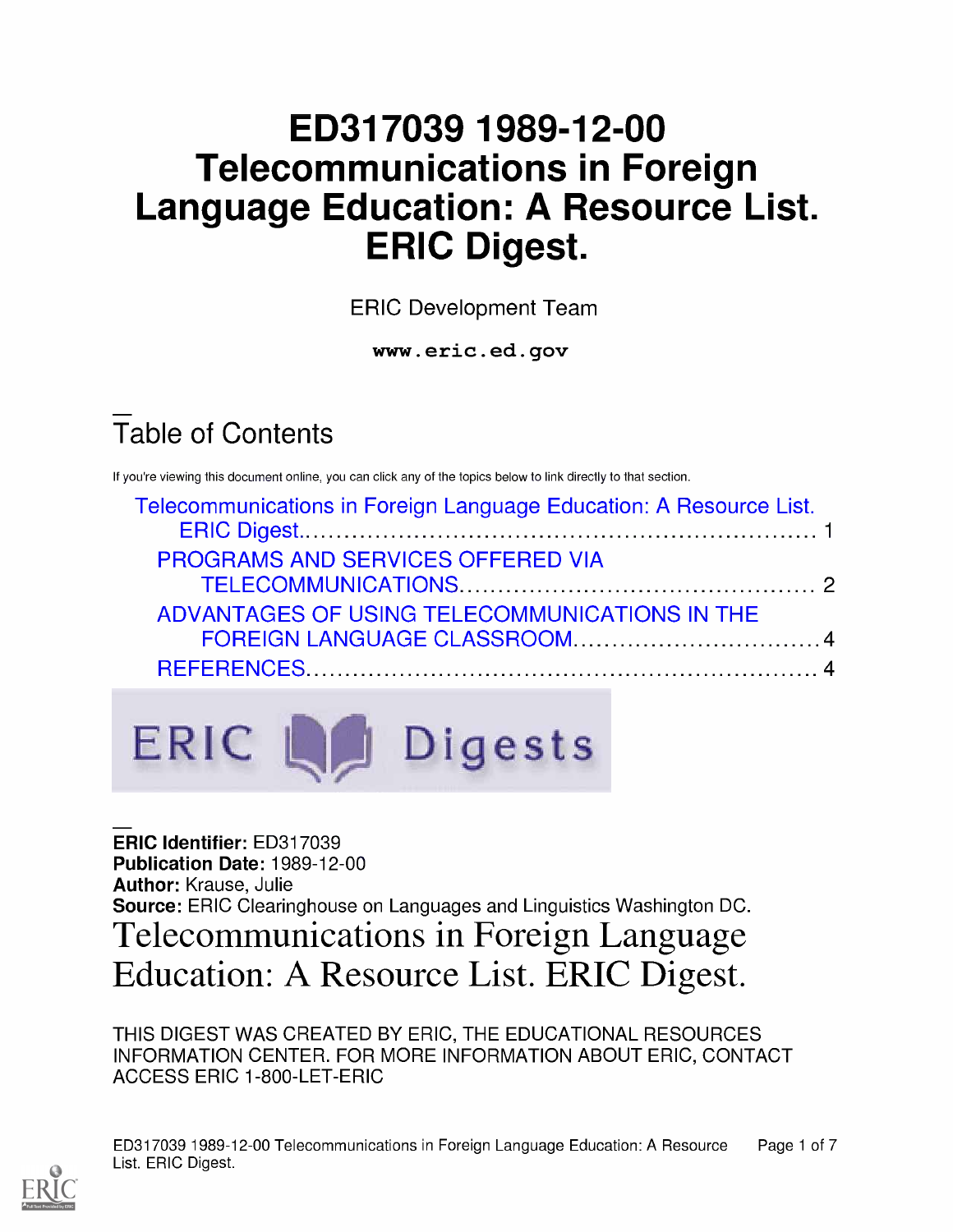Foreign language and bilingual educators are in the unique position of being able to bring the world to their classrooms via the new telecommunications technologies. Telecommunication is electronic communication over long distances by means of an online computer service, a telephone, a television, a satellite, or other "long distance" technologies.

There are many alternatives available in telecommunication technology, and educators must decide which of these alternatives are the most instructionally appropriate to meet their students' needs. For example, through a computer hooked up to a telephone line via modem, students in one classroom can exchange information with students in another city or even in another country. Through the use of a satellite dish and a television, students can view and hear native language programs from all over the world.

This Digest discusses the many possibilities available to foreign language educators for enhancing instruction through telecommunication technology. Sample telecommunications programs, organizations, and services for foreign language and bilingual teachers and students are mentioned below with addresses and resources provided at the end of the Digest.

## PROGRAMS AND SERVICES OFFERED VIA TELECOMMUNICATIONS

"De Orilla A Orilla (From Shore to Shore)" is a telecommunications project in which groups of "Sister Classes" are set up between classrooms in the United States and other countries for bilingual, English as a second language, and foreign language students. The goal of the project is to increase students' proficiency in one or two languages through written communication with a class in another country, and to improve their understanding of another culture. The sister classes participate in whole-class joint projects (to enrich language arts, science and social studies, and math or other content-based lessons) and exchange cultural packets via regular mail (letters, photographs, drawings, student-made audio or videotapes) at least once each month. Languages currently included in the network are English, French, and Spanish. "The Computer Writing Network" at the National Heritage Language Resource Unit (NHLRU) in Canada encourages second language learning maintenance and stimulates cultural interchange between students in French immersion or NHLRU language classes in Canada and students in other countries, including Portugal, Brazil, the United States, and China. Support materials for both process writing and the computer network have been developed, and writing folders in French, English, and ten other languages are available from NHLRU.

"CompuServe," a commercial computer network that requires a computer, communications software, a phone line, and a modem, provides users with the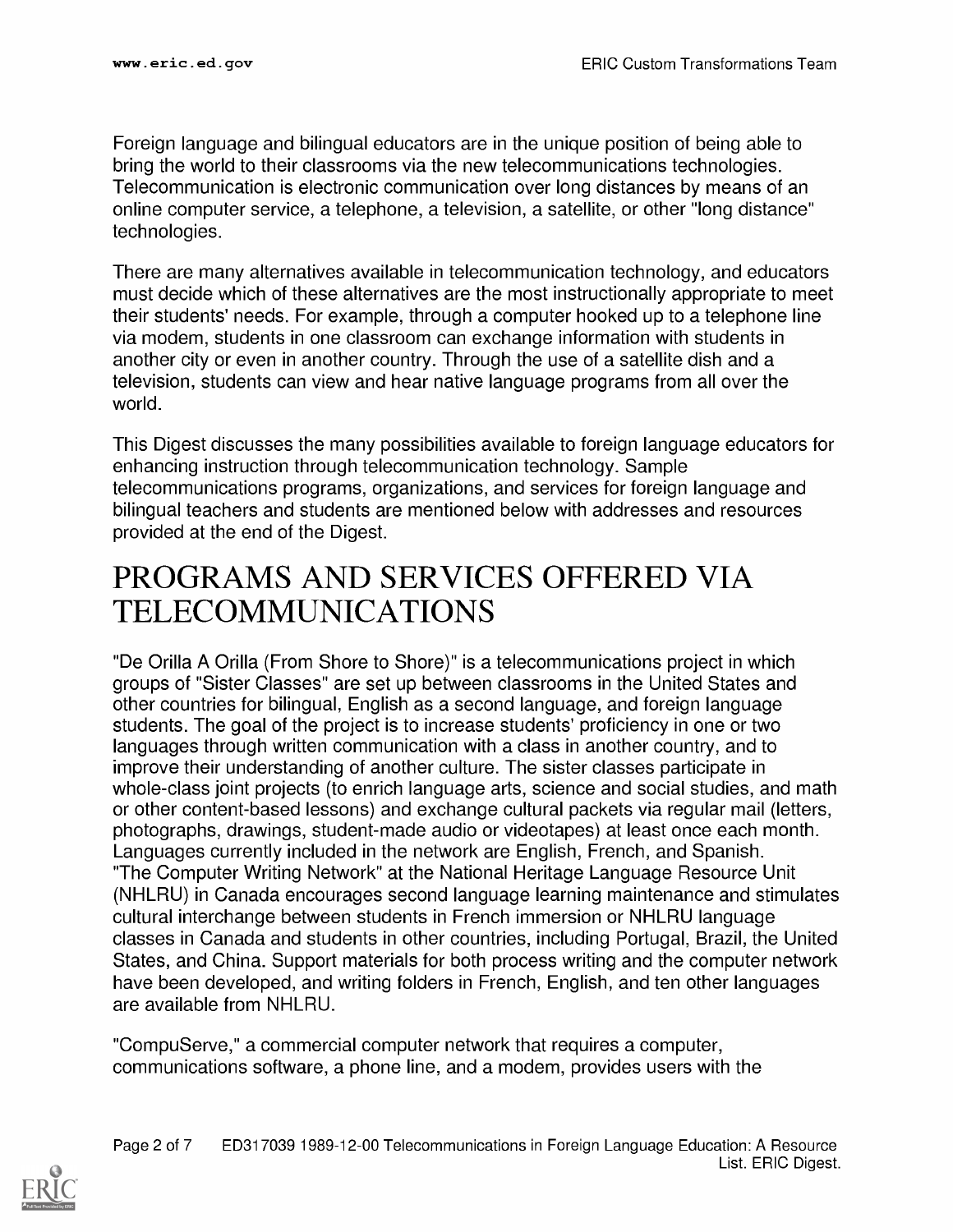opportunity to communicate with each other and to retrieve information online. Users with similar interests can join a forum that enables them to receive or contribute information in their specific fields. On the CompuServe network, the Foreign Language Education Forum (FLEFO) allows foreign language and bilingual teachers to contact each other, check the job market, and download public domain software. The FLEFO libraries menu includes: Foreign Language Education, Spanish/Portuguese, French, German/Germanic, Latin/Greek, Slavic/East European, East Asian, and other languages.

CompuServe, like other commercial networks, provides access to electronic mail, bulletin boards, data libraries, and online conferences. "Electronic Mail" (E-Mail) is a fast and usually inexpensive way to send messages to a specific individual or group. Recent developments in E-Mail may now make it possible for most systems, including Bitnet and the commercial systems (i.e., CompuServe and MCI Mail) to communicate with one another. Regardless of the system a party uses to send or receive messages, anyone with E-Mail can communicate with anyone else that has an electronic mail address. There is an initial fee for the software package and an hourly (or monthly for some networks) service charge based on local phone connect charges (with evening and weekend rates available). "Bulletin boards" enable users to post and read messages, ask questions, offer suggestions, and exchange information with other users of the forum. For example, a teacher planning to take a group of students abroad can ask for general information on the bulletin board and get answers back from anyone else who happens to read the message. "Data libraries" make it possible to browse through a series of abstracts of longer articles or to call up key words on a specific topic. Articles can then be printed out or downloaded on diskette or a hard disk. Online conferencing allows for the convening of an electronic conference with other members of the forum all over the country. The CompuServe package is sold by most software dealers.

"Minitel" is a French commercial network service that is now available in the United States. (The name of the computer-like unit is also Minitel.) It is being used in pilot sites to enable students of French to communicate in writing with native speakers in France. Minitel is also being used by deaf foreign language students at Gallaudet University in Washington, DC.

"The Global TELEclass Project (Telecommunication Enriches Language Experiences)" in Hawaii was established to assist foreign language students in interacting directly with their counterparts learning English in other countries. Some of the tele-systems use speakerphones and videophones (freeze-frame or slow-scan) that transmit still video images over telephone lines. In addition to reading and writing via computer, students can see and communicate verbally with each other. Students in Hawaii, Japan, China, Korea, Puerto Rico, Taiwan, Hong Kong, and Canada have been part of these "school partnership" groups.

"The Satellite Communications for Learning (SCOLA)" is a consortium of colleges and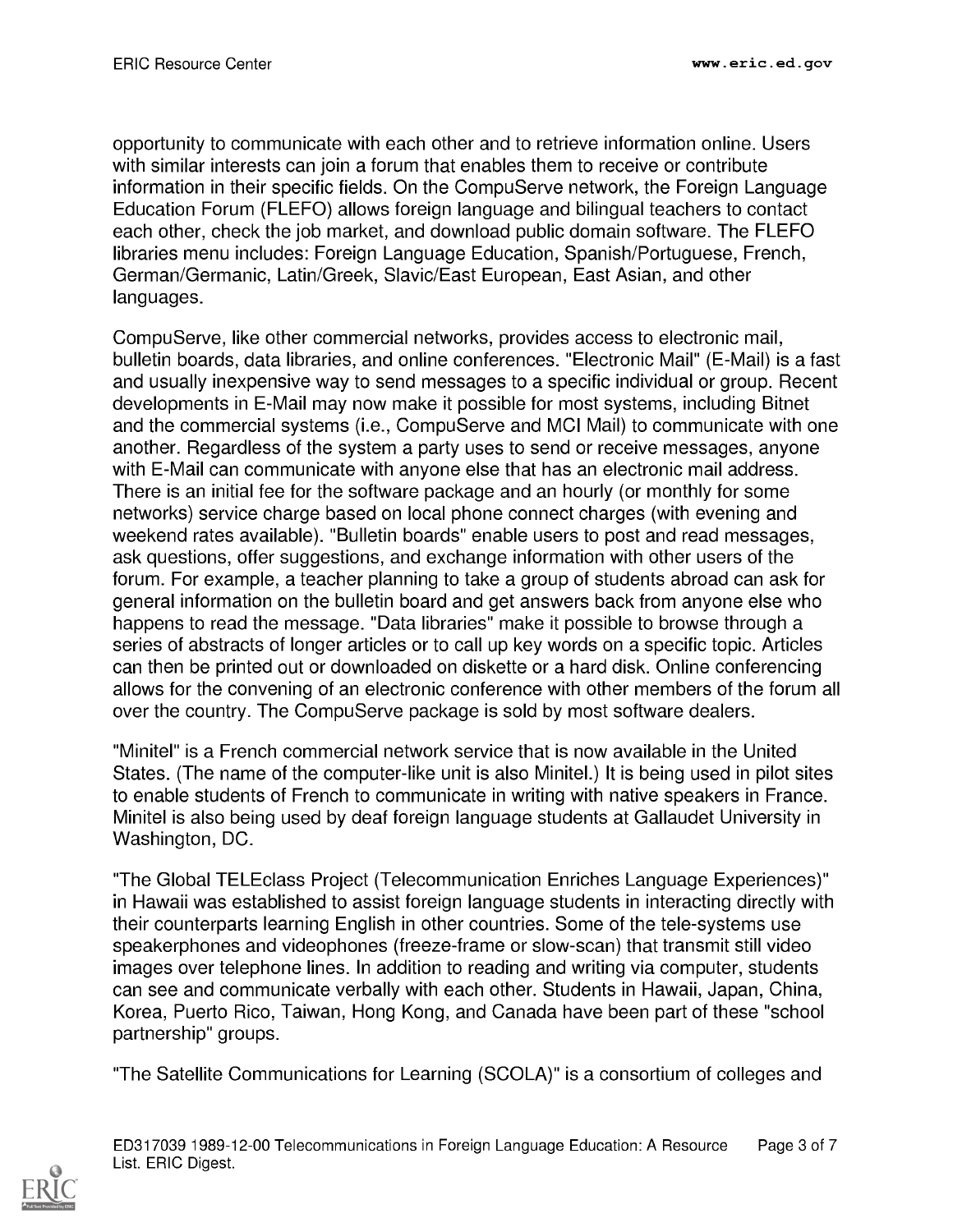universities that provides members with foreign news and information via satellite. The programs are unedited and are live or short-delay in the original language. The current 24-hour broadcast airs programs from 15 countries daily and a dozen or more on a rotating basis. Other frequencies will carry high speed data with resources fed into computers connected to the satellite signal, including vocabulary, discussion topics, speech pattern exercises, and graduated difficulty quizzes. The computer can also receive the text printout of the original language as well as the translation into English. Affiliation fees are based on the total numbers of students on a campus. SCOLA can be used to supplement classes in foreign language, international business, international law, international studies, and international relations.

### ADVANTAGES OF USING TELECOMMUNICATIONS IN THE FOREIGN LANGUAGE CLASSROOM

Learning via a computer network provides an opportunity for improving reading and writing skills in the target language.

Learning via satellite programs can increase listening comprehension skills and develop cultural understanding.

Learning via distance technologies allows both students and educators to interact with native speakers in other countries.

Learning via interactive telecommunication technology media permits real (and live) communication in the target language.

Learning via interactive telecommunications provides opportunities for developing international understanding and cross-cultural communication skills.

The effect of these technologies depends on their appropriate use by informed educators and motivated students, and with integrated multi-media curricula. The impact of the different telecommunication technologies on language learning provides a rich domain for future qualitative and quantitative research.

The examples above are only a few of the many telecommunications projects available to foreign language educators. Perhaps the future will hold many additional possibilities for making the world smaller and the opportunities for teaching and learning foreign languages much greater.

## **REFERENCES**

Challe, 0. (1989). Le Minitel: la telematique a la francaise. "The French

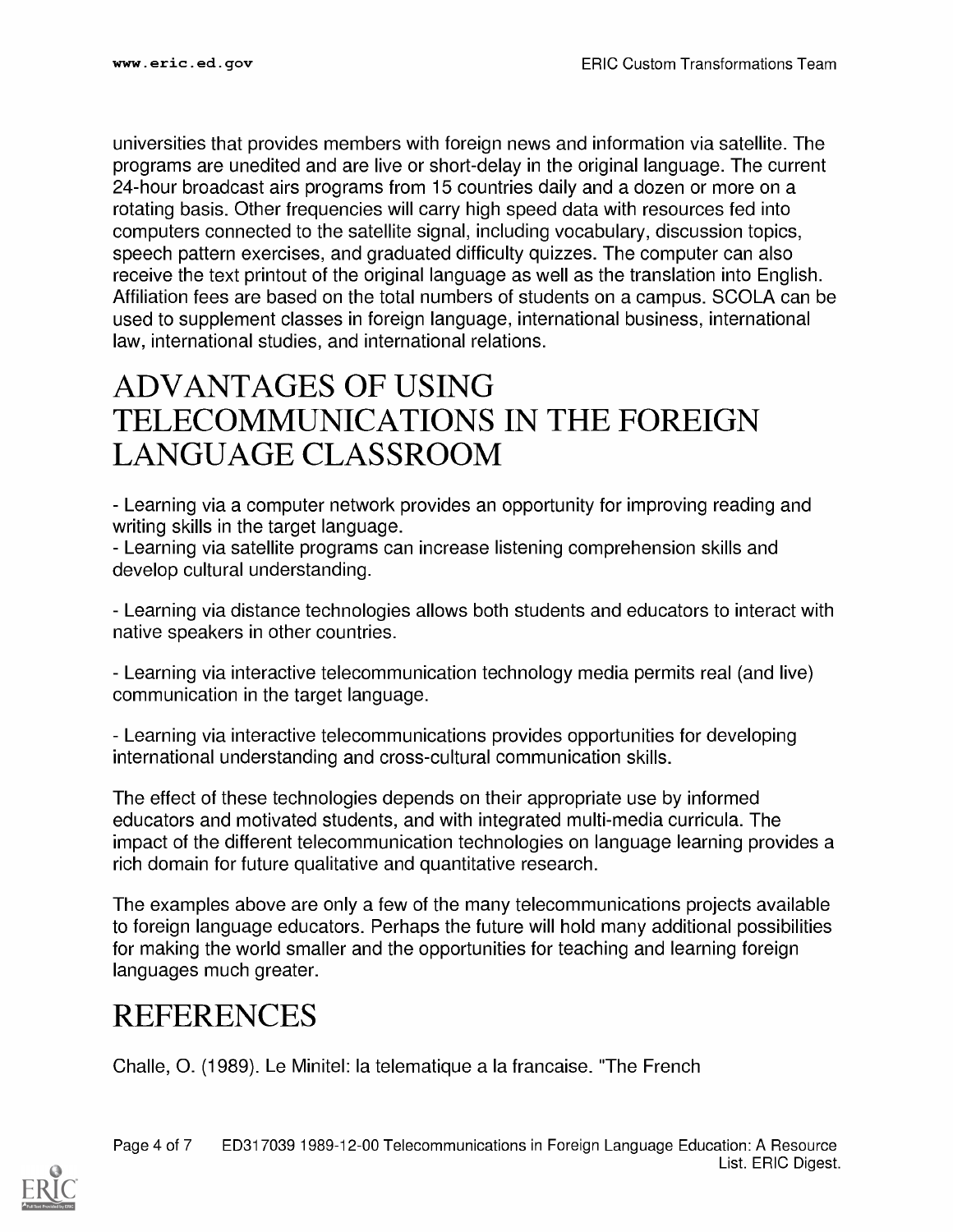Review," 62(5) April 1989, pp843-856.

Cummins, J. (1986). Cultures in contact: Using classroom microcomputers for

cultural interchange and reinforcement. "TESL Canada Journal," 3(2) March

1986, pp13-31. (EJ 336 076)

Cummins, J. (1988) From the inner city to the global village: The

microcomputer as a catalyst for collaborative learning and cultural

interchange. "Language, Culture, and Curriculum," 1(1) pp1-13.

Dowdy, E. "Computer networks in elementary and secondary education." Urbana,

IL: University of Illinois. Available from U.S. Dept. of Commerce, National

Technical Information Service (NTIS), Springfield, VA 22161, (703)

487-4650.

Ervin, Gerard (1988). Go FLEFO: An electronic network for the foreign

language profession. "CALICO Journal," 5 (4), pp41-46, June 1988.

Levin, J.A., Riel, M.M., Rowe, R.D., & Bortura, M.J. (1985). Mutktuk meets

Jacuzzi: Computer networks and elementary school writers. In S.W. Freedman

(Ed.) "The acquisition of written language: Response and revision."

Norwood, NJ: Ablex Publishing Corporation.

Riel, M. (1987). The computer chronicles newswire: A functional learning

environment for acquiring literacy skills. "Journal of Educational

Computing Research," 1, pp317-337.

Sayers, D. (1986). Sending messages: Across the classroom and around the world. "TESOL Newsletter." February 1986, 3(5), pp2-3.

Sayers, D. (1988). We are no longer alone. "C.A.L.L. Digest: Computers and

Language Learning." October 1988, 4(7), pp1-2.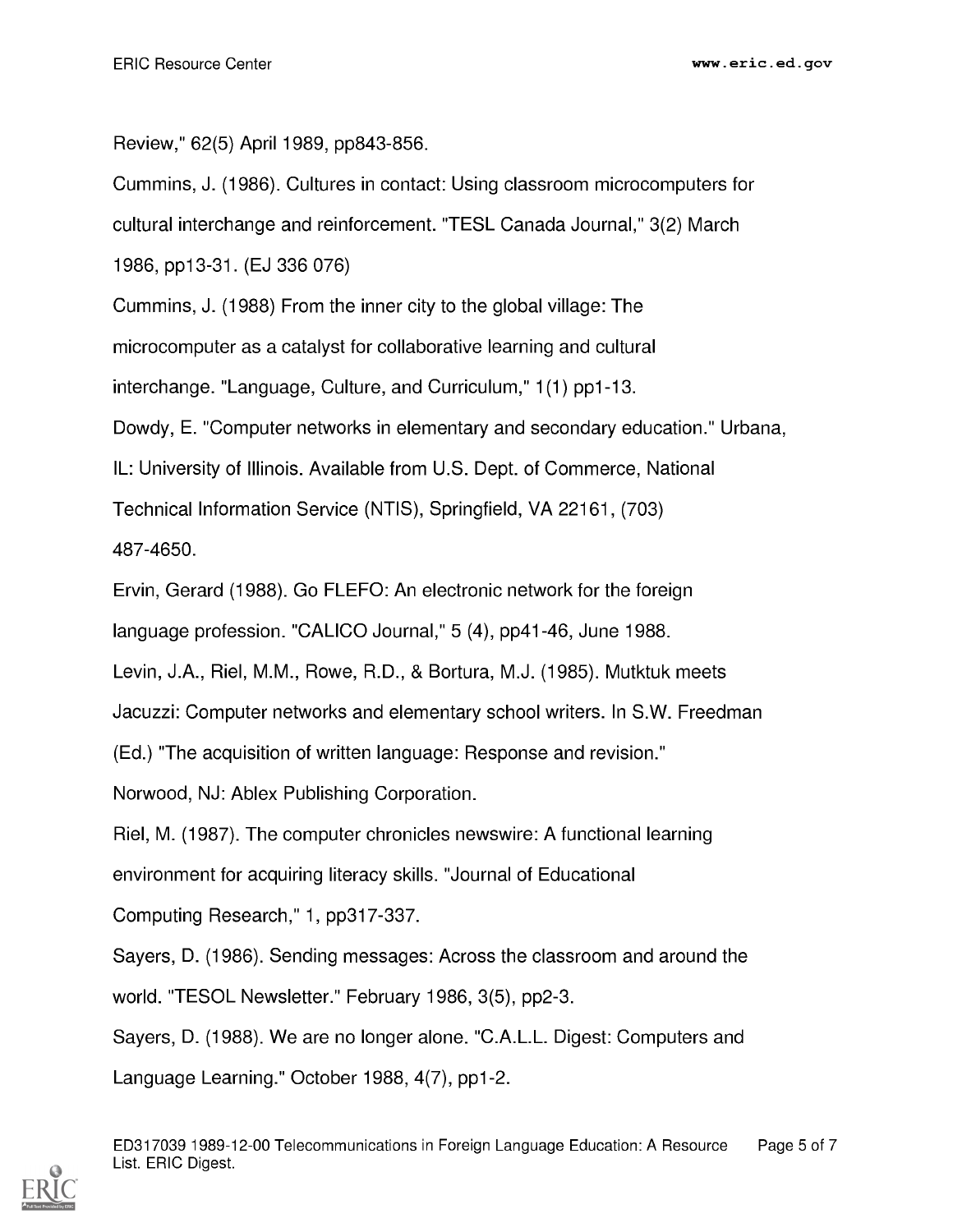Sayers, D. & Brown, K. (1987). Bilingual education, second language learning and telecommunication: A perfect fit. "C.A.L.L. Digest: Computers and Language Learning," July 1987, 3(5), pp1-2.

Sayers, D. Bilingual sister classes in computer writing networks. In Johnson & Roen (Eds.), "Richness in writing: Empowering ESL students." New York: Longman, pp120-133.

Southworth, John H. (1988) Learning tomorrow. "Journal of the Apple Education Advisory Council," Winter 1988, 4, pp273-298.

----

#### RESOURCES

CTL Communications, 611 Broadway, NY 10012, (212) 477-2424. (Minitel).

De Orilla A Orilla. Contact: Denis Sayers, 2-1102 Peabody Terrace, Cambridge,

MA 02138, (617) 497-9524 or Kirstin Brown, 213 Hilt Road, Hornbrook, CA

96044, (916) 475-3748.

NHLRU Computer Writing Project, Ontario Institute for Studies in Education,

252 Bloor Street W., Toronto, Ontario, M5S 1V6, Canada. Contact: Dr. Jim

Cummins.

SCOLA, 2500 California St., Omaha, NE 68178-0778, (402) 280-4063.

TELEclass, Univ. of Hawaii, School of Education, Curriculum, Research and

Development Group, 1776 University Avenue, Memorial Hall 132, Honolulu, HI

96825 or call (808) 948-6871. Contact: John Southworth, Technical Director. This report was prepared with funding from the Office of Educational Research and Improvement, U.S. Department of Education, under contract no. RI88062010. The opinions expressed in this report do not necessarily reflect the positions or policies of OERI or ED.